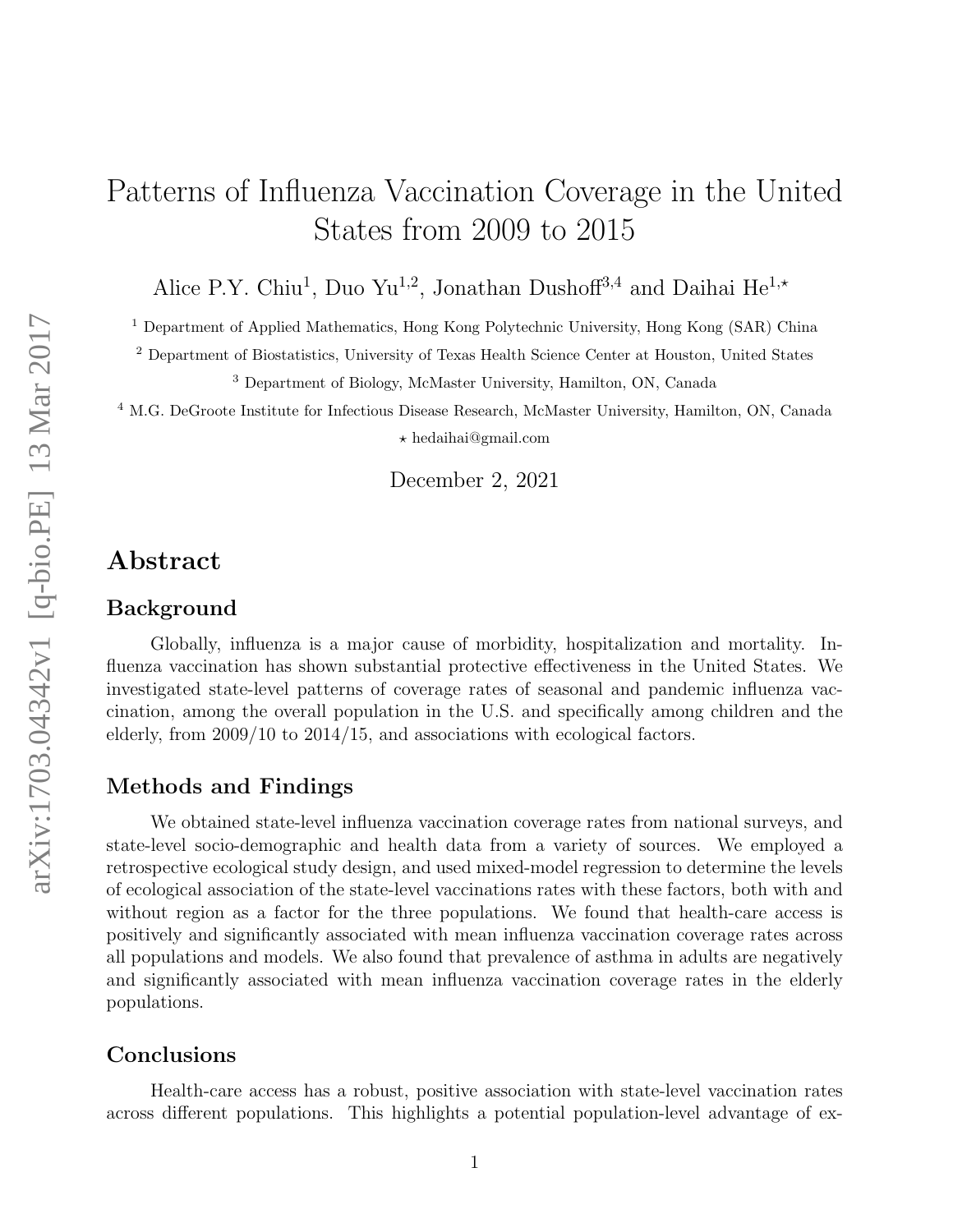panding health-care access.

### Introduction

Globally, influenza is the cause of three to five million cases of severe influenza illness and 250,000 to 500,000 deaths annually [\[1\]](#page-7-0). Influenza vaccine coverage rates in the United States are the highest among the Americas [\[2\]](#page-7-1). The US Healthy People 2020 initiative set a target of 70% vaccination coverage of both children and adults by 2020 [\[3\]](#page-7-2). Vaccine effectiveness against seasonal influenza A and B virus infection and pandemic influenza (A(H1N1)pdm09) has demonstrated moderate effectiveness [\[4\]](#page-7-3).

Previous studies have investigated individual-level correlates of seasonal and pandemic influenza vaccination coverage rates in the US. It was found that younger age [\[5,](#page-7-4) [6,](#page-7-5) [7\]](#page-7-6), lower levels of education [\[5,](#page-7-4) [7\]](#page-7-6), lower household income [\[5,](#page-7-4) [8\]](#page-7-7), urbanicity[\[6\]](#page-7-5), having a history of chronic conditions or poor physical health[\[5,](#page-7-4) [7\]](#page-7-6), lack of health insurance[\[7,](#page-7-6) [8\]](#page-7-7), and smoking[\[7\]](#page-7-6) were factors associated with lower vaccination coverage rates. In addition, non-Hispanic Black race was associated with lower rates of pandemic influenza vaccination coverage [\[9\]](#page-7-8). However, whether these factors could explain the state-level variations have not been studied.

In the US, the Center for Diseases Control and Prevention (CDC) recommended seasonal influenza vaccination to all persons aged 6 months or older in 2010/11 following the 2009 influenza A (H1N1) pandemic [\[10\]](#page-8-0). In this study, our aim is to identify how sociodemographic and health-related factors are ecologically associated with the mean state-level rates of influenza vaccination coverage among the overall population (i.e. persons aged six months or above) from 2009/10 to 2014/15. Our secondary aim is to compare the association of these factors in the presence or absence of region as a factor. In addition to our main analysis in the whole population, we studied these associations separately in the elderly (aged 65 or above) and children (aged 6 months to 18 years) sub-populations.

# Methods

#### Study Population and Setting

Our study population ("overall population") consisted of all persons aged six months or older from 50 states and the District of Columbia in the U.S. from 2009/10 to 2014/15 who were eligible for influenza vaccination. We also studied the elderly and children subpopulations within the overall population. All data were obtained from publicly available sources. Ethical approval was not required.

#### Study Design

We adopted a retrospective ecological study design to assess the overall socio-demographic, health-related and regional correlates with the mean state-level vaccination coverage rates across the time period. This study design does not permit the analyses of individual-level associations. However, it is appropriate for studying the state-level vaccination coverage rates and their potential associations with these factors.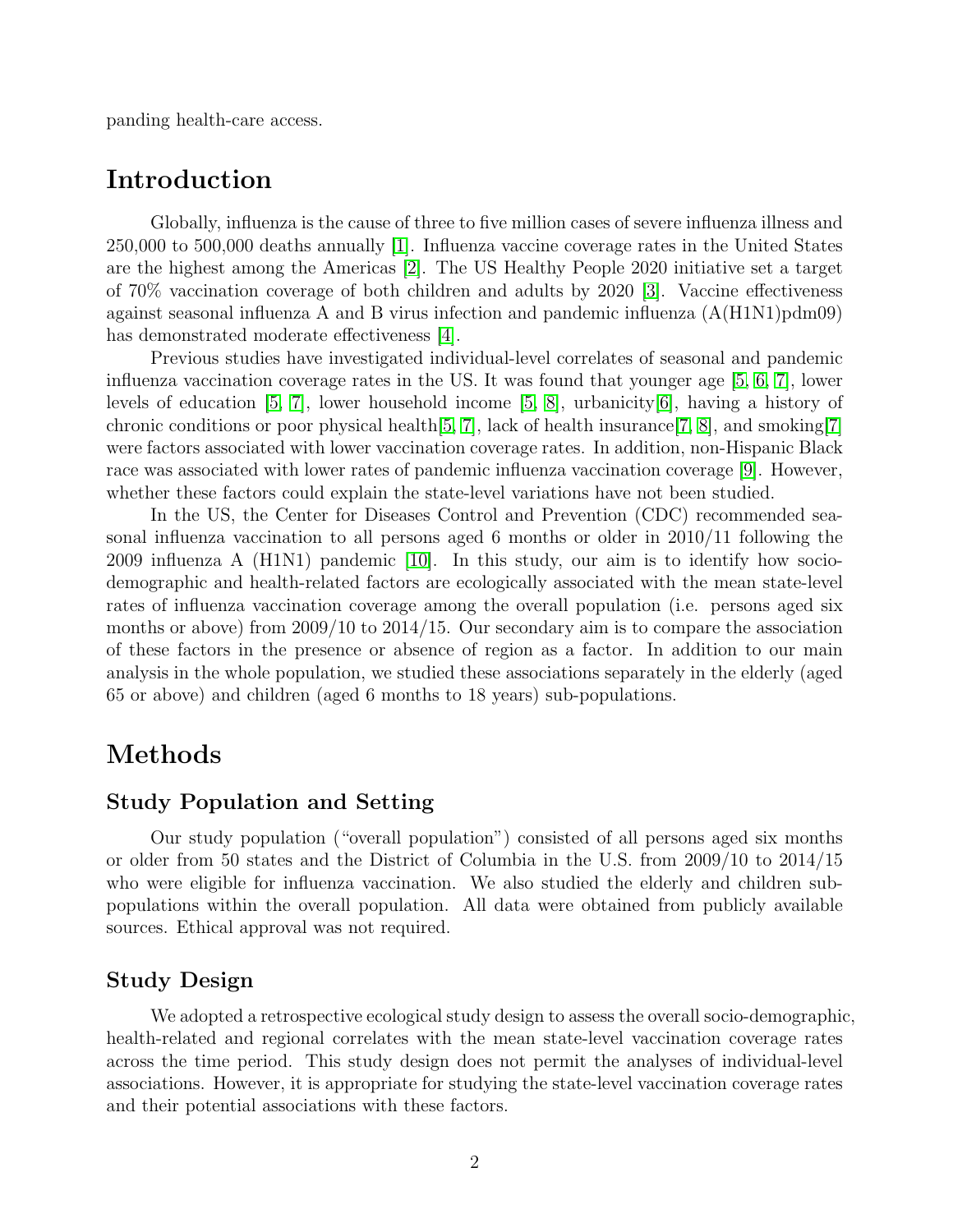

Figure 1: Mean influenza vaccination coverage rates of 50 States and DC. Hawaii and Alaska are shifted, and Alaska is scaled by 1/3.

#### Influenza Vaccination Coverage Data

We used published data from Behavioral Risk Factor Surveillance System (BRFSS) [\[11\]](#page-8-1) and National Immunization Survey (NIS) [\[12\]](#page-8-2). These sources give influenza coverage rates for the 50 states plus the District of Columbia for each influenza seasonal year (from June through May) for the period from 2009/10 to 2014/15. BRFSS's study population included adults aged 18 year or above whereas NIS study population covered children aged 6 months to 17 years old. For 2009/10, due to the H1N1 pandemic, they report coverage for: seasonal vaccination, pandemic H1N1 vaccination, or at least one influenza vaccination. We used the last value. These vaccination coverage rates ranged from 30% to 60%. We also computed the mean rates based on their annual rates from 2009/10 to 2014/15. These mean state-level rates are then used for further analyses.

#### Region

We aggregated the 50 states and the District of Columbia into nine regions according to the US Census Bureau classification[\[13\]](#page-8-3).

#### Socio-demographic and Health-related Data

To investigate factors associated with vaccination coverage rates, we searched publicly available sources for socio-demographic and health-related data. Specifically, we collected secondary data for the following state-level variables in which their data definitions and data sources are described in more details below.

#### Health Care Access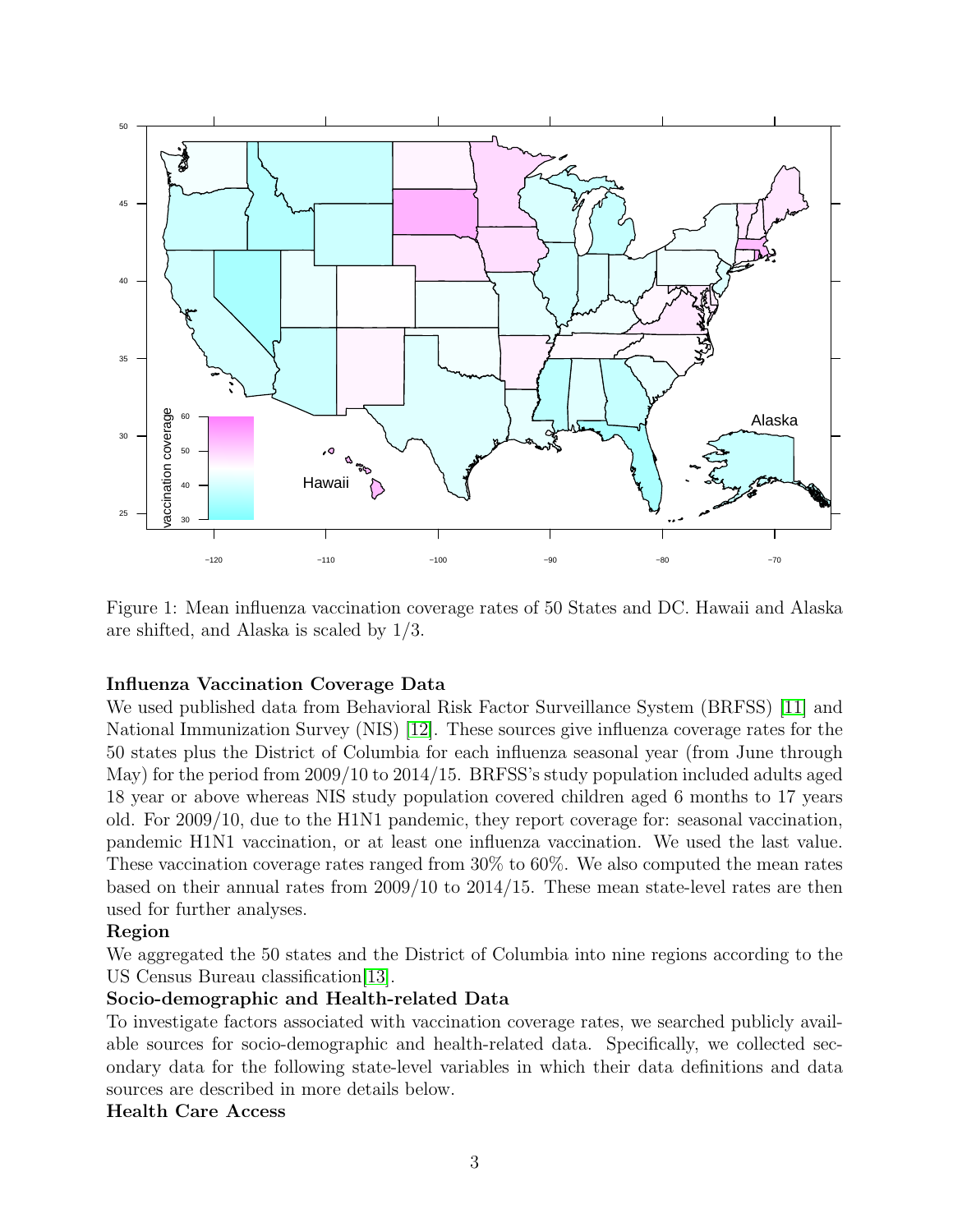We obtained estimates from the CDC's Behavioral Risk Factor Surveillance System (BRFSS) Surveys in 2013. Health care access is defined as having any kind of health insurance, prepaid plans, government plans or Indian Health Service [\[14\]](#page-8-4).

#### Population Proportion of Children and Elderly

We obtained population estimates from the US Census Bureau in 2013 to determine the proportion of children and elderly in each state [\[15\]](#page-8-5).

#### Per capita Personal Income Level

We also obtained the per capita income level in 2013 from the US Bureau of Economic Analysis in each state [\[16\]](#page-8-6).

#### Educational Attainment

Data about educational attainment is obtained from the US Census Bureau in 2013. It is defined as the proportion of population who had attained college degree or above [\[17\]](#page-8-7).

#### Racial or Ethnic Origin

We defined race and ethnic origin into two variables: Hispanic and Black. We classified persons into Hispanic or non-Hispanic origin. We also defined persons as Black or non-Black (i.e. White, Asian American, Native American or others, including persons who are multiracial) [\[15\]](#page-8-5).

#### Prevalence of Asthma

We estimated prevalence of asthma among the adult population using responded from the 2013 BRFSS survey [\[18\]](#page-8-8).

#### Missing Data

There are missing data in the 2013/14 influenza vaccination coverage for two states. Since vaccination levels are relatively constant from year to year, we simply calculate mean coverage for those two states using the remaining years. We filled the " $N/A$ " entry of "Black" for Wyoming using 1 minus the proportions of White, Hispanic, and Others, and yield 0.009845.

#### Statistical Analyses

We determine the levels of ecological association of the state-level vaccination coverage rates with socio-demographic and health-related factors across the period from 2009/10 to 2014/15. We compared the levels of ecological association with and without region as a factor. We conducted analyses for the overall population as well as the elderly and children sub-populations. We developed six different models. Model 1 is a linear model with socio-demographic and health-related variables as independent variables, and the mean vaccination influenza coverage rates of the overall population as dependent variable. Model 2 is a linear mixed effects model with socio-demographic and health-related variables as fixed factors, and region as a random factor, and the mean vaccination coverage rates of the overall population as dependent variable. Model 3 and Model 4 are similar to Model 1 and Model 2, except that mean vaccination coverage rates of the elderly populations are used as dependent variables. For Model 5 and Model 6, they are also similar to Model 1 and Model 2, except this time we used the mean vaccination coverage rates of the children population are used as dependent variables.

In all six models, we standardised all variables to mean zero and unit standard deviation before performing analyses. We conducted all statistical analyses using R (version 3.2.2). Statistical significance is assessed at the 0.05 level.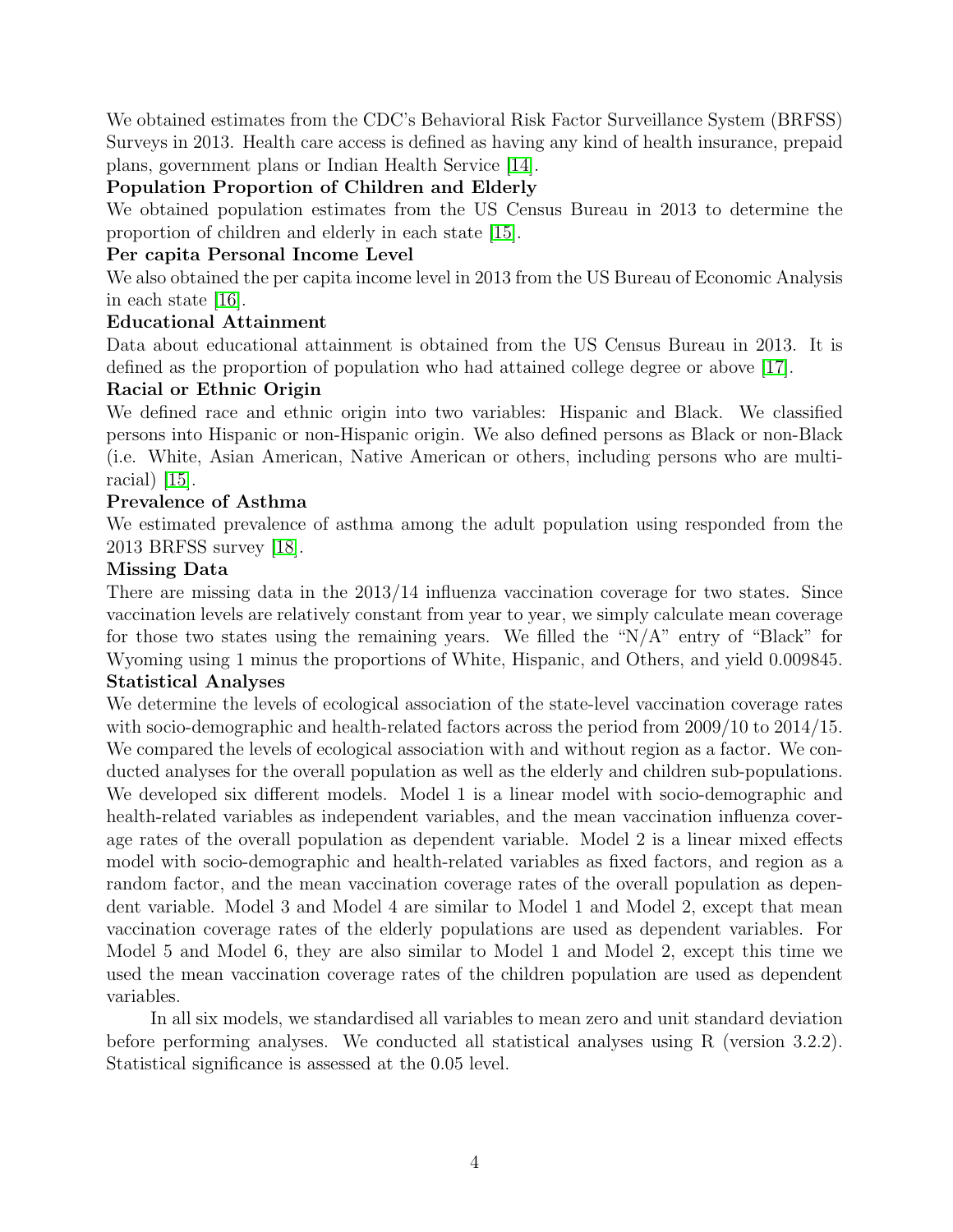## Results

In Figure 1, we colored the map of the U.S. according to the mean vaccination rates. Northwestern and Western regions displayed lower vaccination rates, while Mid-Western and Northeastern regions displayed higher rates. Also, there were substantial state-level variations within Mid-western region.

We show regression estimates from Models 1 to 6 in Figures 2, S1 and S2. The thick lines show 50% confidence interval while the thin lines show 95% confidence intervals. Figure 2 left panel depicted the regression estimates of the socio-demographic factors and health-related factors on the mean influenza vaccination coverage rates of the overall population (Model 1). It was found that health care access is the only factor that is positively and significantly associated with influenza vaccination rates at 5% level. Factors positively associated with the influenza vaccination rates are per capita income level, proportion of elderly, proportion of children and proportion of Hispanic. Factors negative associated with the influenza vaccination rates are educational attainment, prevalence of among adults and the proportion of Black.

In Figure 2 right panel, we depicted the regression estimates of the linear mixed effect models of the mean overall population's influenza vaccination coverage rates(Model 2). Compared with Model 1, we have included region as a random factor. All regression estimates are similar, and there were no changes in sign.



Figure 2: Estimates for the overall population without or with region factor.

In Figure S1 left panel, we presented the regression estimates of the linear model of the elderly population's mean influenza vaccination coverage rates (Model 3). There were two statistically significant factors: health care access which is positively associated and prevalence of adult asthma is negatively associated with the elderly's vaccination rates. Other factors positively associated with these rates are educational attainment and the proportion of elderly. Factors negatively associated are per capita income level, proportion of children, proportion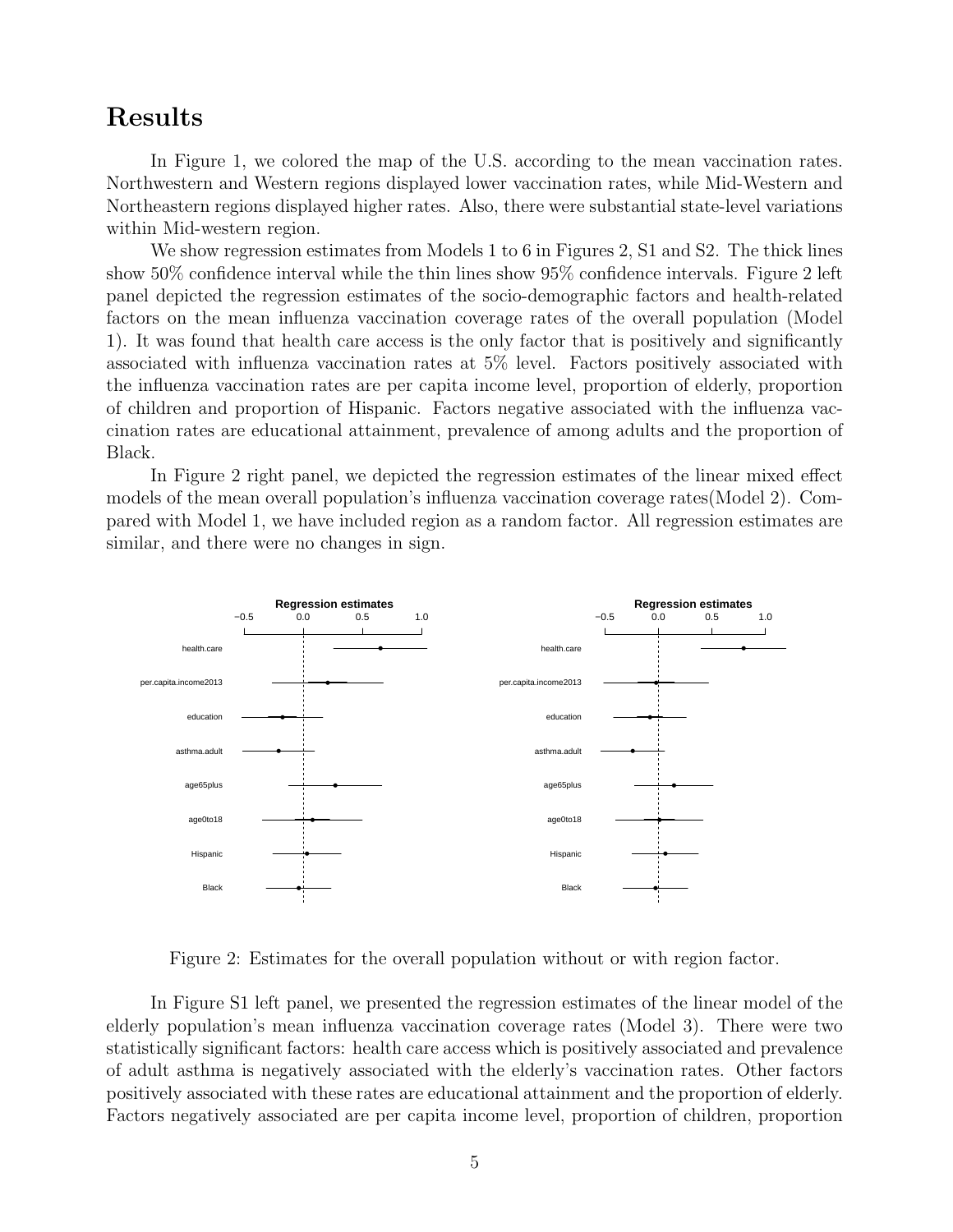of Hispanic and proportion of Black.

In Figure S1 right panel, we presented the regression estimates of the linear mixed effects model of the elderly population's mean influenza vaccination coverage rates (Model 4). Compared with Model 3, we have included region as a random factor. Compared with the left panel, Hispanic becomes positively associated with the elderly's vaccination rates. Other factors showed only non-significant changes in the magnitude of the regression estimates and there were no changes in the direction of the statistical association.

In Figure S2 left panel, we presented the regression estimates of the linear model of the children population's mean influenza vaccination coverage rates (Model 5). Health care access was the only statistically significant factor, and it is positively associated with the children's influenza vaccination coverage rates. Other factors showing positive associations are: per capita income level, prevalence of asthma among adults, proportion of elderly, proportion of children and the proportion of Hispanic. Factors showing negative associations are: educational attainment and the proportion of Black.

In Figure S2 right panel, we presented the regression estimates of the linear mixed effects model of the children's population's mean influenza vaccination coverage rates (Model 6). Compared with Model 5, we have included region as a random factor. Compared with the left panel, proportion of black becomes positively associated with the children's vaccination rates. Other factors showed only non-significant changes in the magnitude of the regression estimates and there were no changes in the direction of the statistical association.

### Discussion

Our results showed that health care access is the only factor that is consistently positively and significantly associated with the influenza vaccination coverage rates, both with and without region as a factor, and across the overall, elderly and children's populations. We also found that the prevalence of asthma in adults is negatively and significantly associated with the elderly's influenza vaccination coverage rates. For other factors we considered, we noted that per capita income level, proportion of elderly, proportion of children are consistently positively associated with the influenza vaccination coverage rates, while educational attainment are negatively associated with vaccination rates across the six models.

The directional relationship were different across the models for race and ethnic origins, in both the proportion of Hispanic and Black. Hispanic was positively associated with vaccination rates in five models except for Model 3, the elderly model without region as a factor. Black was negatively associated with vaccination rates in five models except for Model 1, the children's model with region as a factor.

Our results were consistent with Fox and Shaw [\[8\]](#page-7-7) who showed that at individual level, adults with health care access are more likely to receive influenza vaccination than those without such access.

Bish et al conducted a systematic review and found that being male, of older age, being an ethnic minority are demographic factors associated with uptake of vaccination against pandemic influenza [\[19\]](#page-8-9). Brien et al conducted another systematic review and found that being male, younger age, higher educational level, being a doctor, being in a priority group for influenza vaccination, receiving a seasonal vaccination in the past, believing in the safety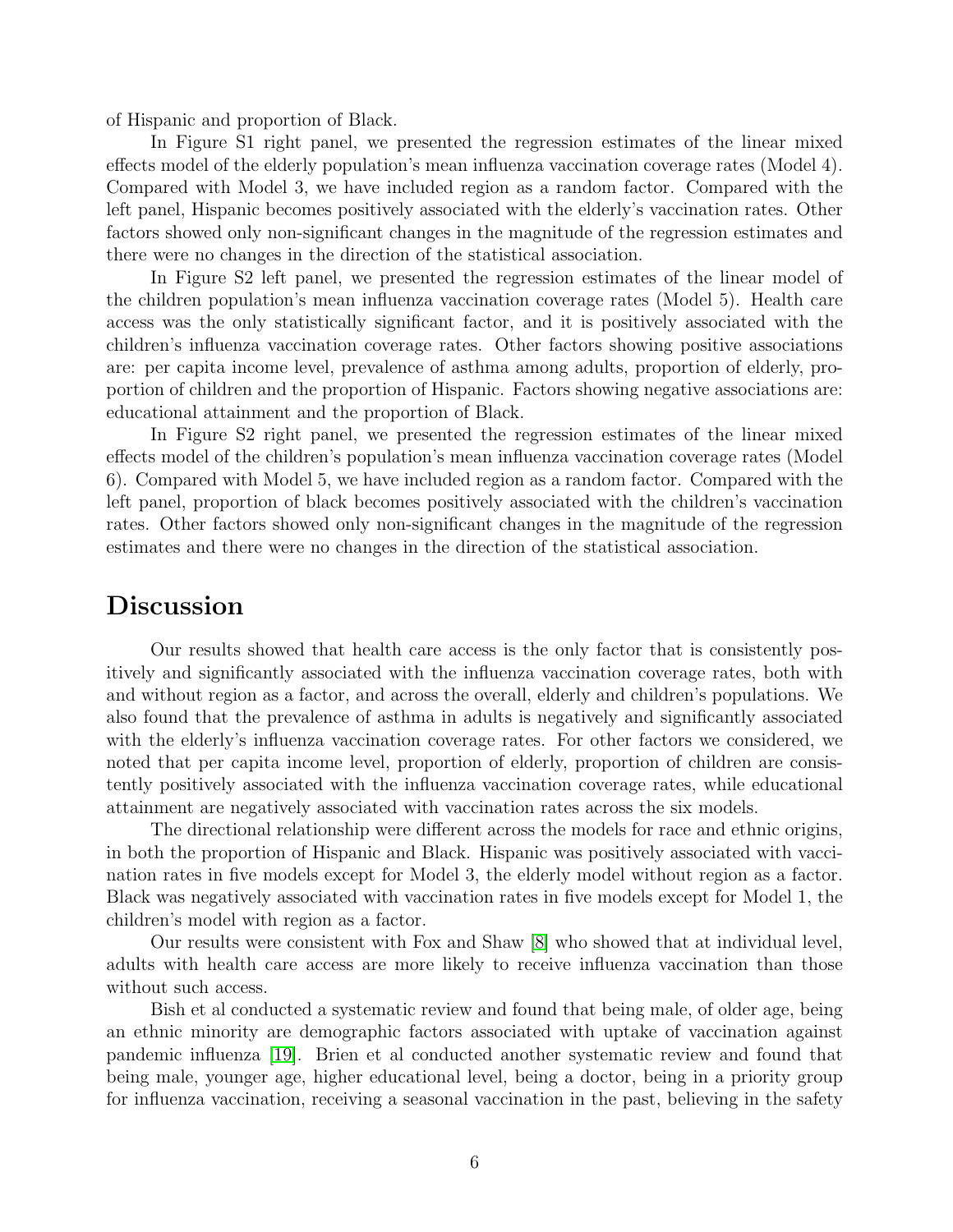and efficacy of the vaccine, and obtaining vaccine-related information from medical sources, are associated with uptake of pandemic influenza vaccination [\[20\]](#page-8-10). Comparing with their results, our ecological analyses also showed educational attainment was a significant factor. These two systematic reviews were different from our study mainly because they considered pandemic influenza vaccination only, and they covered individual-level studies from many countries have varying levels of vaccination coverages.

Previous research studied the racial disparities in influenza vaccination coverage in the U.S. from 2007/08 through 2011/12. Their results showed that at individual level, vaccination coverage rates among the adult subgroups were lower among Hispanics and non-Hispanic blacks, when compared to non-Hispanic whites[\[21\]](#page-9-0). Uscher-Pines et al. found that Hispanics and non-Hispanic whites have similar vaccination rates for pandemic influenza, and they suggested this could be due to the Mexican origin of the pandemic that leads to heightened awareness among Hispanics for pandemic influenza vaccination [\[9\]](#page-7-8). They also found that seasonal vaccination in 2009/10 was significantly higher among non-Hispanic whites than non-Hispanic blacks and Hispanics [\[9\]](#page-7-8). We found a consistent, but not significant ecological association. Our results showed that Hispanics were ecologically associated with higher mean vaccination coverage rates in the overall and children populations. These results showed that targeted efforts to eliminate racial disparities are still needed in order to improve the overall vaccination coverage levels.

Strengths of this study include a comparison of ecological factors across six different models, covering overall, elderly and children populations and taking region into account. We were also able to investigate several potentially relevant socio-demographic and health-related factors.

The main study limitation is that it is a state-level ecological study, so we cannot make direct conclusions about causation, nor examine effects at the individual level. Further, although we have studied a number of potentially relevant factors, other factors might be important at a relevant scale – for example, influenza epidemic levels, mass media reports on influenza, reimbursement rates for influenza vaccination, and vaccine availablility [\[22\]](#page-9-1).

In this study, we have found that neighboring states tend to display similar vaccination coverage rates; future studies could employ more formal techniques to investigate geospatial clustering of vaccination. We could also look at whether the burdens of influenza-related illnesses and deaths of the earlier years are correlated with the influenza vaccination coverage rates of the current year.

# **Conclusions**

We have analysed factors associated with vaccination coverage rates at the state level. Health care access is the only factor that is positively and significantly associated with mean influenza vaccination coverage rates in all of overall, elderly and children populations, both with and without region as a factor. We also found that prevalence of asthma among adults are negative and significantly associated with elderly's mean vaccination coverage rates. Policymakers can make use of this information to identify target populations and to tailor future influenza vaccination campaigns according to these variations, so as to achieve the Healthy People influenza vaccination goals in 2020 for both children and adults [\[23\]](#page-9-2).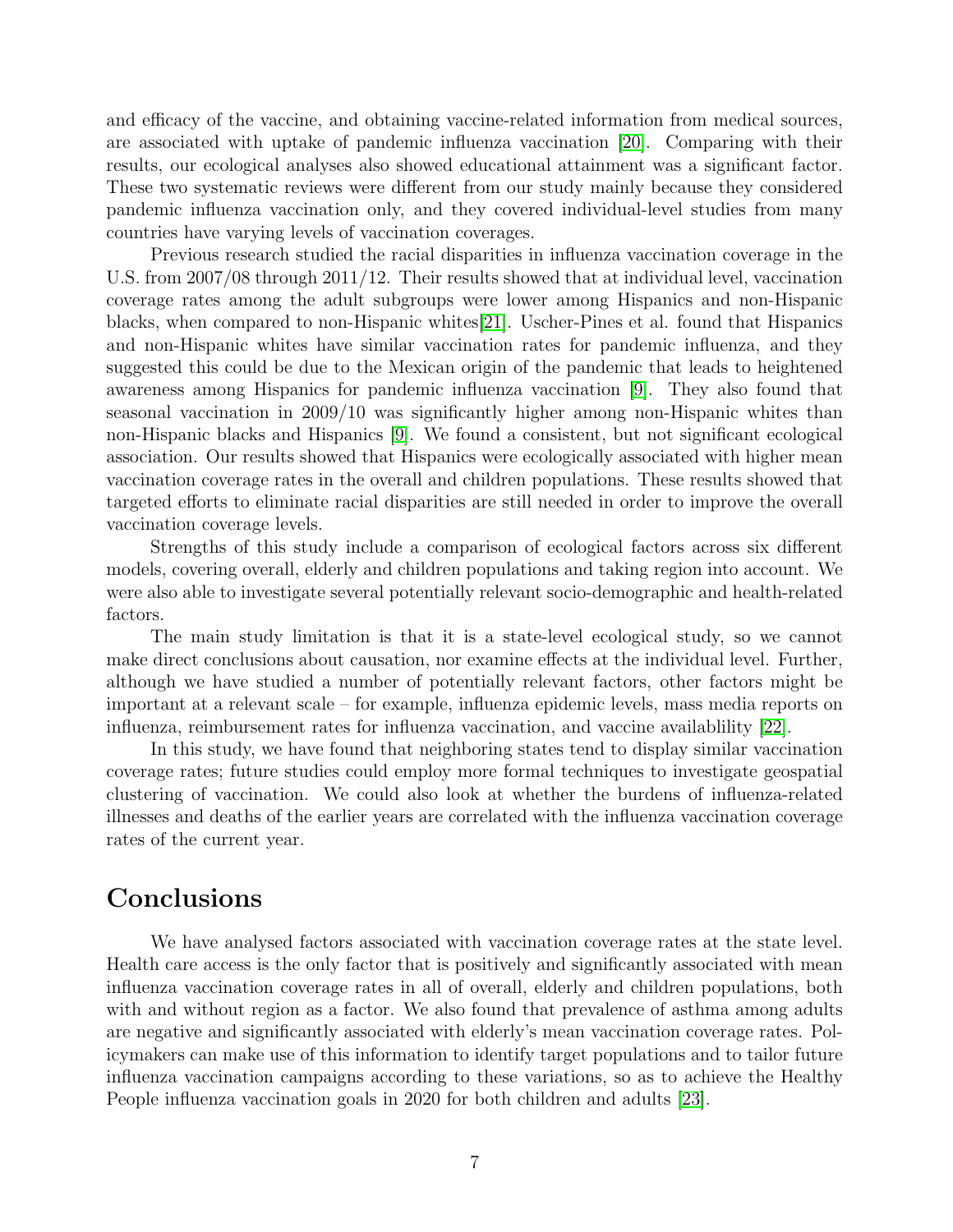# References

- <span id="page-7-0"></span>[1] World Health Organization [Internet]. Influenza (Seasonal). Geneva: Media Center; 2016. Available online: <http://www.who.int/mediacentre/factsheets/fs211/en/> (accessed on 9 Jan 2017).
- <span id="page-7-1"></span>[2] Palache A.; Oriol-Mathieu V.; Abelin A.; Music T.; Influenza Vaccine Supply task force (IFPMA IVS). Seasonal influenza vaccine dose distribution in 157 countries (2004-2011). Vaccine. 2014,32,6369-76, doi: 10.1016/j.vaccine.2014.07.012. Available online: [http:](http://www.sciencedirect.com/science/article/pii/S0264410X14009384) [//www.sciencedirect.com/science/article/pii/S0264410X14009384](http://www.sciencedirect.com/science/article/pii/S0264410X14009384).
- <span id="page-7-2"></span>[3] National Vaccine Advisory Committee. Strategies to achieve the healthy people 2020 annual influenza vaccine coverage goal for health-care personnel: recommendations from the national vaccine advisory committee. Public Health Rep.2013,128,7-25. Available online: <https://www.ncbi.nlm.nih.gov/pmc/articles/PMC3514716/pdf/phr128000007.pdf>
- <span id="page-7-3"></span>[4] Flannery B.; Thaker S.N.; Clippard J.; Monto A.S.; Ohmit S.E.; Zimmerman R.K. et al. Interim estimates of 2013-14 seasonal influenza vaccine effectiveness - United States, February 2014. MMWR Morb Mortal Wkly Rep.2014,63,137-42. Available online: <https://www.cdc.gov/mmwr/preview/mmwrhtml/mm6307a1.htm>
- <span id="page-7-4"></span>[5] Linn S.T.; Guralnik J.M.; Patel K.V. Disparities in influenza vaccine coverage in the United States, 2008. J Am Geriatr Soc.2010,58,1333-40, doi: 10.1111/j.1532- 5415.2010.02904.x. Available online: [http://onlinelibrary.wiley.com/doi/10.1111/j.](http://onlinelibrary.wiley.com/doi/10.1111/j.1532-5415.2010.02904.x/epdf) [1532-5415.2010.02904.x/epdf](http://onlinelibrary.wiley.com/doi/10.1111/j.1532-5415.2010.02904.x/epdf).
- <span id="page-7-5"></span>[6] Galarce E.M.; Minsky S.; Viswanath K. Socioeconomic status, demographics, beliefs and A(H1N1) vaccine uptake in the United States. Vaccine. 2011,29,5284-9, doi: 10.1016/j.vaccine.2011.05.014. Available online: [http://www.sciencedirect.com/](http://www.sciencedirect.com/science/article/pii/S0264410X11007237) [science/article/pii/S0264410X11007237](http://www.sciencedirect.com/science/article/pii/S0264410X11007237).
- <span id="page-7-6"></span>[7] Takayama M.; Wetmore C.M.; Mokdad A.H. Characteristics associated with the uptake of influenza vaccination among adults in the United States. Prev Med. 2012,54,358- 62, doi: 10.1016/j.ypmed.2012.03.008. Available online: [http://www.sciencedirect.com/](http://www.sciencedirect.com/science/article/pii/S0091743512000904) [science/article/pii/S0091743512000904](http://www.sciencedirect.com/science/article/pii/S0091743512000904).
- <span id="page-7-7"></span>[8] Fox J.B.; Shaw F.E.; Office of Health System Collaboration, Office of the Associate Director for Policy, CDC. Relationship of income and health care coverage to receipt of recommended clinical preventive services by adults - United States, 2011-2012. MMWR Morb Mortal Wkly Rep. 2014,63,666-70, Available online: [https://www.cdc.gov/mmwr/](https://www.cdc.gov/mmwr/preview/mmwrhtml/mm6331a2.htm) [preview/mmwrhtml/mm6331a2.htm](https://www.cdc.gov/mmwr/preview/mmwrhtml/mm6331a2.htm).
- <span id="page-7-8"></span>[9] Uscher-Pines L.; Maurer J.; Harris K.M. Racial and ethnic disparities in uptake and location of vaccination for 2009-H1N1 and seasonal influenza. Am J Public Health. 2011,101,1252-5, doi: 10.2105/AJPH.2011.300133. Available online: [http://ajph.](http://ajph.aphapublications.org/doi/pdf/10.2105/AJPH.2011.300133) [aphapublications.org/doi/pdf/10.2105/AJPH.2011.300133](http://ajph.aphapublications.org/doi/pdf/10.2105/AJPH.2011.300133).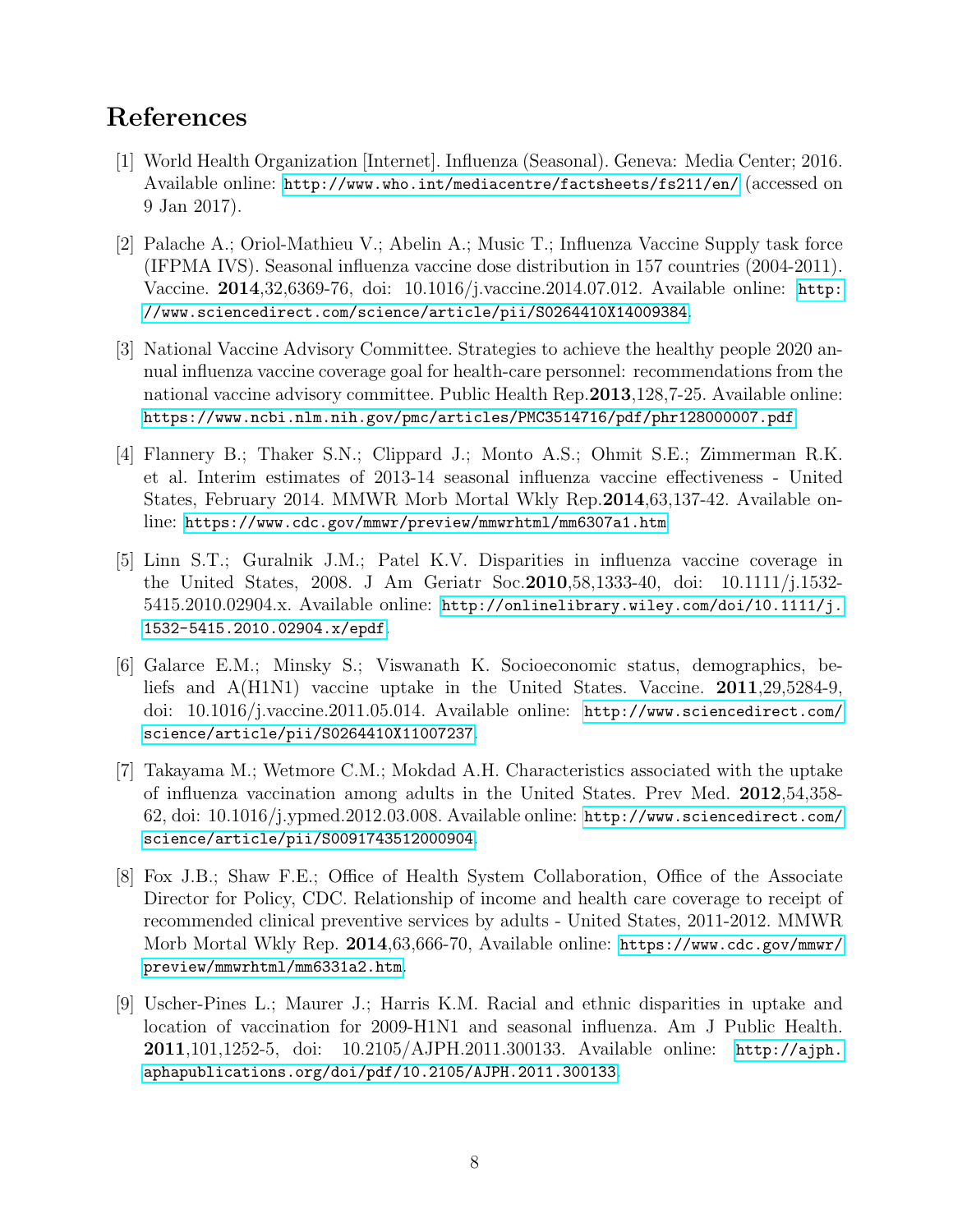- <span id="page-8-0"></span>[10] Centers for Disease Control and Prevention (CDC). Prevention and control of seasonal influenza with vaccines. Recommendations of the Advisory Committee on Immunization Practices–United States, 2013-2014. MMWR Recomm Rep. 2013,62(RR-07),1-43. Available online: <https://www.cdc.gov/mmwr/preview/mmwrhtml/rr6207a1.htm>.
- <span id="page-8-1"></span>[11] Xu F.; Mawokomatanda T.; Flegel D.; Pierannunzi C.; Garvin W.; Chowdhury P. et al. Surveillance for certain health behaviors among states and selected local areas– Behavioral Risk Factor Surveillance System, United States, 2011. MMWR Surveill Summ. 2014;63:1-149. Available online: [https://www.cdc.gov/mmwr/preview/mmwrhtml/](https://www.cdc.gov/mmwr/preview/mmwrhtml/ss6309a1.htm) [ss6309a1.htm](https://www.cdc.gov/mmwr/preview/mmwrhtml/ss6309a1.htm).
- <span id="page-8-2"></span>[12] Center for Disease Control and Prevention (CDC). Datasets and Related Documentation for the National Immunization Survey, 2010–2014. United States; 30 March 2015. Available online: [http://www.cdc.gov/nchs/nis/data\\_files.htm](http://www.cdc.gov/nchs/nis/data_files.htm) (accessed on 9 Jan 2017).
- <span id="page-8-3"></span>[13] US Census Bureau. Census Divisions and Census Regions - Census.gov; 2015. Available online: [https://www.census.gov/geo/reference/gtc/gtc\\_census\\_divreg.html](https://www.census.gov/geo/reference/gtc/gtc_census_divreg.html) (accessed on 9 Jan 2017).
- <span id="page-8-4"></span>[14] Behavioral Risk Factor Surveillance System. Prevalence and Trends Data. Health Care Access/Coverage - 2013. United States; 2013. Available online: [http://apps.nccd.cdc.](http://apps.nccd.cdc.gov/brfss/list.asp?cat=HC&yr=2013&qkey=8021&state=All) [gov/brfss/list.asp?cat=HC&yr=2013&qkey=8021&state=All](http://apps.nccd.cdc.gov/brfss/list.asp?cat=HC&yr=2013&qkey=8021&state=All) (accessed on 9 Jan 2017).
- <span id="page-8-5"></span>[15] U.S. Census Bureau. Annual Social and Economic Supplement of the Current Population Survey. United States; 2013. Available online: [https://www.census.gov/prod/techdoc/](https://www.census.gov/prod/techdoc/cps/cpsmar13.pdf) [cps/cpsmar13.pdf](https://www.census.gov/prod/techdoc/cps/cpsmar13.pdf) (accessed on 9 Jan 2017).
- <span id="page-8-6"></span>[16] Bureau of Economic Analysis. Regional Economic Accounts: Download. United States; 2013. Available online: <http://www.bea.gov/regional/downloadzip.cfm> (accessed on 9 Jan 2017).
- <span id="page-8-7"></span>[17] U.S. Census Bureau. Educational Attainment - U.S. Census Bureau - Census.gov [Internet]. United States; 2013. Available online: [http://www.census.gov/hhes/socdemo/](http://www.census.gov/hhes/socdemo/education/) [education/](http://www.census.gov/hhes/socdemo/education/) (accessed on 9 Jan 2017).
- <span id="page-8-8"></span>[18] Centers for Disease Control and Prevention (CDC). Behavioral Risk Factor Surveillance System. Prevalence and Trends Data. Asthma, 2013 United States; 2015. Available online: <http://www.cdc.gov/asthma/brfss/2013/> (accessed on 9 Jan 2017).
- <span id="page-8-9"></span>[19] Bish A.; Yardley L.; Nicoll A.; Michie S. Factors associated with uptake of vaccination against pandemic influenza: a systematic review. Vaccine. 2011,29,6472-84 doi: 10.1016/j.vaccine.2011.06.107. Available online: [http://www.sciencedirect.com/](http://www.sciencedirect.com/science/article/pii/S0264410X11010012) [science/article/pii/S0264410X11010012](http://www.sciencedirect.com/science/article/pii/S0264410X11010012).
- <span id="page-8-10"></span>[20] Brien S.; Kwong J.C.; Buckeridge D.L. The determinants of 2009 pandemic A/H1N1 influenza vaccination: a systematic review. Vaccine. 2012,30,1255-64, doi: 10.1016/j.vaccine.2011.12.089. Available online: [http://www.sciencedirect.com/](http://www.sciencedirect.com/science/article/pii/S0264410X1102038X) [science/article/pii/S0264410X1102038X](http://www.sciencedirect.com/science/article/pii/S0264410X1102038X).